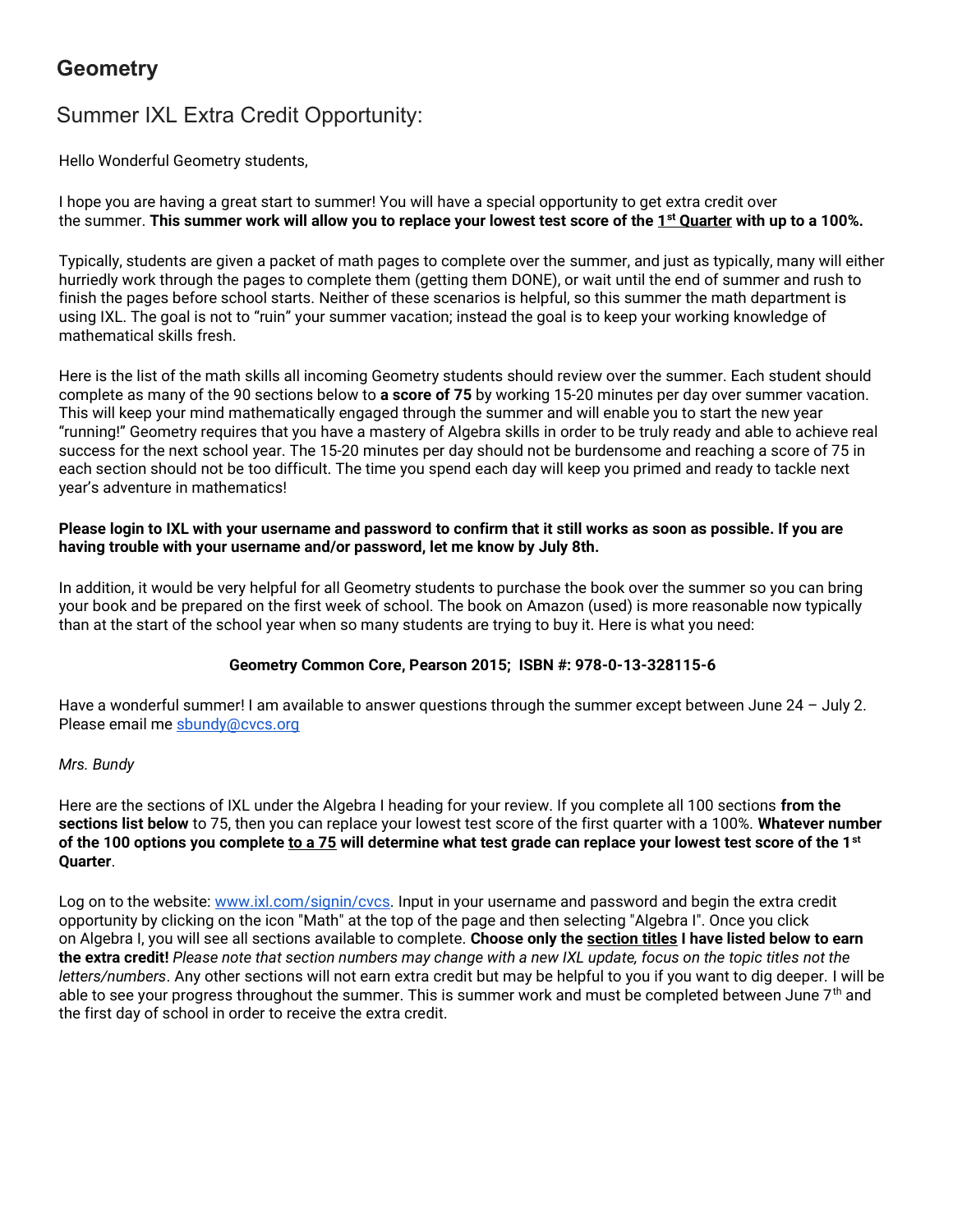## IXL Topics under Algebra I:

#### Ratios, rates, and proportions

- C: 1 (Identify equivalent ratios)
- C: 2 (Write an equivalent ratio)
- C: 3 (Unit rates)
- C: 5 (Solve proportions)
- C: 6 (Solve proportions; word problems)
- C: 7 (Scale drawings, word problems)

#### **Measurement**

- E: 1 (Convert rates and measurements: customary units)
- E: 7 (Minimum and maximum areas and volumes)

## **Geometry**

- F: 1 (Perimeter)
- F: 2 (Area)
- F: 3 (Area & perimeter: word problems)
- F: 4 (Volume)
- F: 5 (Surface Area)
- F: 6 (Similar figures: side lengths and angle measures)
- F: 9 (Area and perimeter of similar figures)
- F: 10 (Area between two shapes)
- F: 12 (Volume and surface area of similar solids)
- F: 16 (Pythagorean Theorem)
- F: 17 (Pythagorean Theorem: word problems)
- F: 18 (Converse of the Pythagorean Theorem: is it a right triangle?)
- F: 19 (Special right triangles)

## Coordinate Plane

- G: 1 (Coordinate plane review)
- G: 2 (Midpoint formula: find the midpoint)
- G: 3 (Midpoint formula: find the endpoint)
- G: 4 (Distance between two points)

## **Properties**

- H: 1 (Properties of addition and multiplication)
- H: 2 (Distributive property)
- H: 3 (Simplify variable expressions using properties)
- H: 4 (Properties of equality)
- H: 5 (Identify equivalent equations)

## Variable expressions and equations

- I: 3 (Simplify variable expressions involving like terms and the distributive property)
- I: 6 (Does x satisfy the equation)
- I: 8 (Solve equations using order of operations)
- I: 11 (Rearrange multi-variable equations)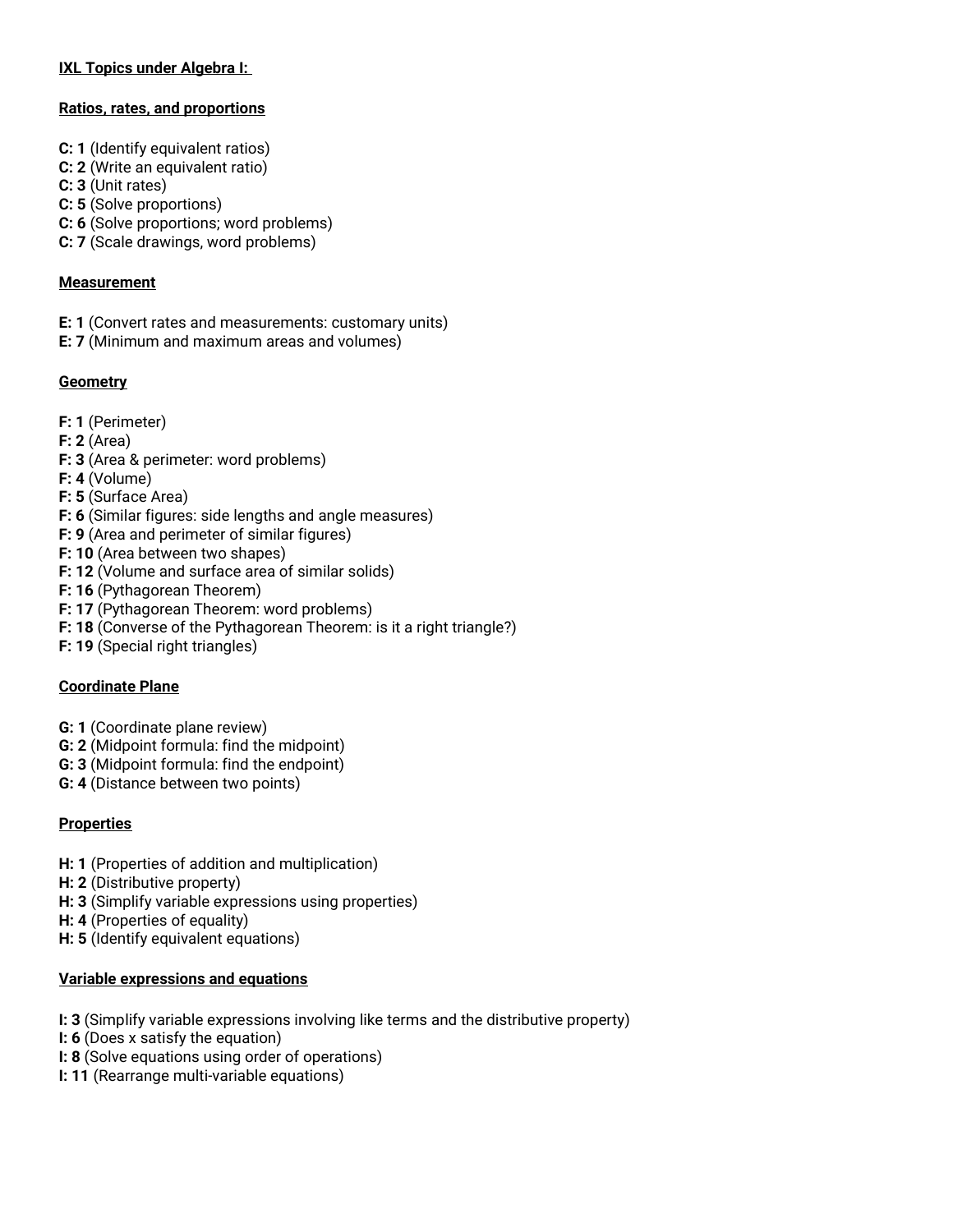#### Solve equations

- J: 3 (Solve one-step linear equations)
- J: 4 Solve two-step linear equations)
- J: 6 (Solve equations with variables on both sides)

## Problem solving

O: 1 (Word problems: mixed review)

## Linear functions

- S: 1 (Identify linear functions from graphs and equations)
- S: 3 (Find the slope of the graph)
- S: 4 (Find the slope from two points)
- S: 7 (Slope-intercept form: graph an equation)
- S: 8 (Slope-intercept form: write an equation from a graph)
- S: 18 (Standard form: find x- and y- intercepts)
- S: 20 (Equations of horizontal and vertical lines)
- S: 21 (Graph a horizontal or vertical line)
- S: 22 (Point-slope form: graph an equation)
- S: 23 (Point-slope form: write an equation)
- S: 24 (Point-slope form: write an equation from a graph)
- S: 25 (Slopes of parallel and perpendicular lines)
- S: 26 (Write an equation for a parallel or perpendicular line)
- S: 27 (Transformations of linear functions)

#### Systems of linear equations

- U: 8 (Solve a system of equations using substitution)
- U: 10 (Solve a system of equations using elimination)

## **Exponents**

- V: 1 (Exponents with integer bases)
- V: 3 (Negative exponents)
- V: 4 (Multiplication with exponents)
- V: 5 (Division with exponents)
- V: 7 (Power rule)
- V: 8 (Evaluate expressions using properties of exponents)

## Polynomials

- Z: 4 (Add and subtract polynomials)
- Z: 5 (Add polynomials to find perimeter)
- Z: 8 (Multiply two binomials)
- Z: 9 (Multiply two binomials: special cases)
- New: (Multiply polynomials using area models)
- Z: 10 (Multiply polynomials)
- Z: 11 (Multiply polynomials to find area)